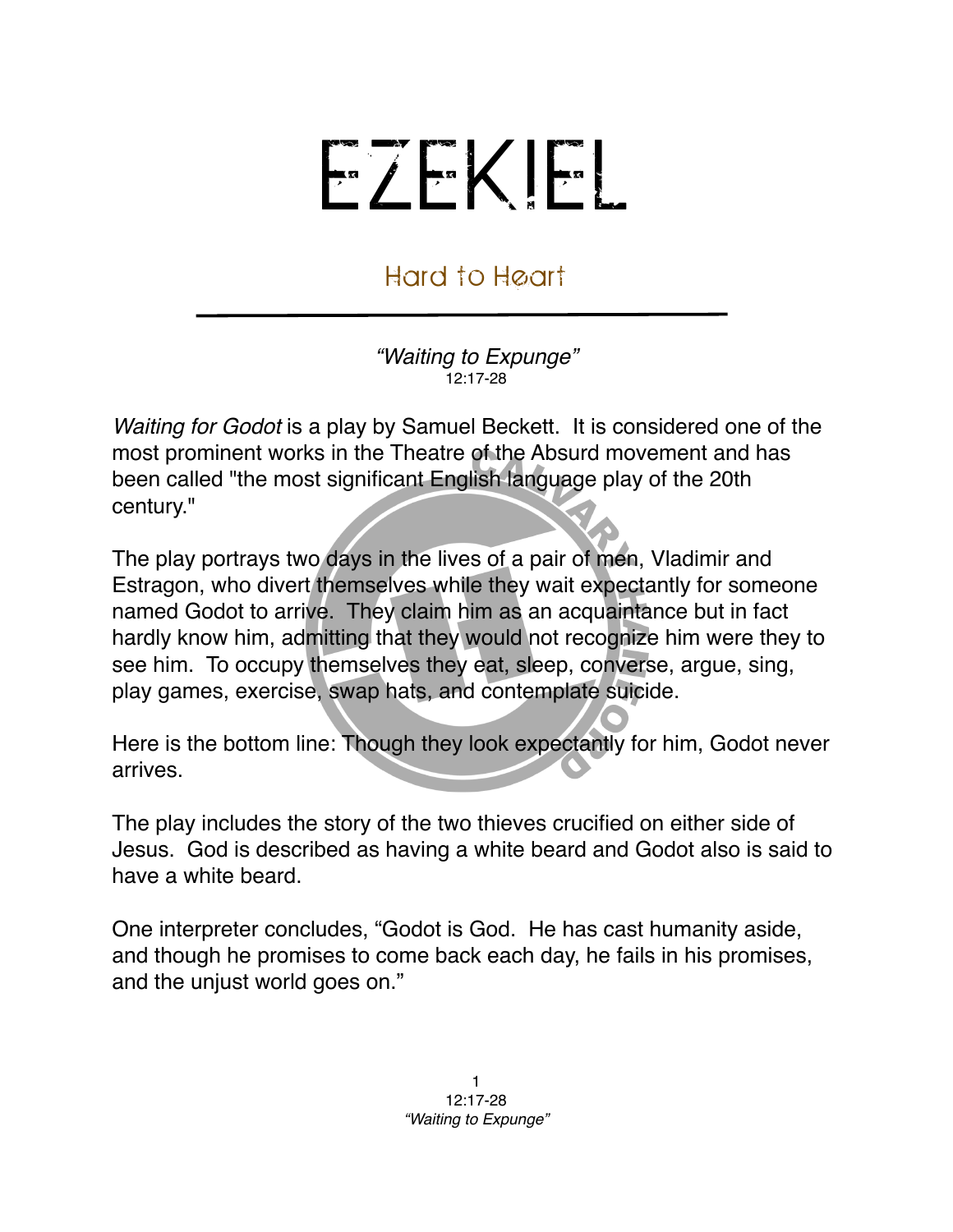Ezekiel was quite the actor there on the banks of the river Chebar in Babylon. He had just finished a one-man, one-day engagement during which he dug a hole through the wall of his house and portrayed a man trying to escape for his life during a violent siege by an invading army.

In our verses he began a longer acting engagement in which he would portray a man, and a population, struggling to survive in the aftermath of their city's siege and destruction.

His audience, however, would remain unmoved. Some would say, "The days are prolonged, and every vision fails," while others would say, "The vision... is for many days from now, and he prophesies of time far off."

They were mistaken on both counts. It would not be long at all before the day of the siege would be upon Jerusalem and the prophecies fulfilled.

Ezekiel 12:17 Moreover the word of the Lord came to me, saying, Ezekiel 12:18 "Son of man, eat your bread with quaking, and drink your water with trembling and anxiety.

In his previous ʻplay' Ezekiel had squeezed through the hole in his wall with a few meager supplies. "Bread" and "water" represented basic and very scarce resources.

Ezekiel had to portray a man reduced to bread and water who was "quaking" and "trembling" with "anxiety." I don't know about you but I have no acting ability. I have no idea how to portray "anxiety" to an audience! Or the difference between "quaking" and "trembling."

We can't be sure how many performances there were daily, or how long this play ran. But we can be sure that the prophet went out as often as the Lord prompted him and ate and drank while anxious and shaking.

The interpretation of the play seemed obvious: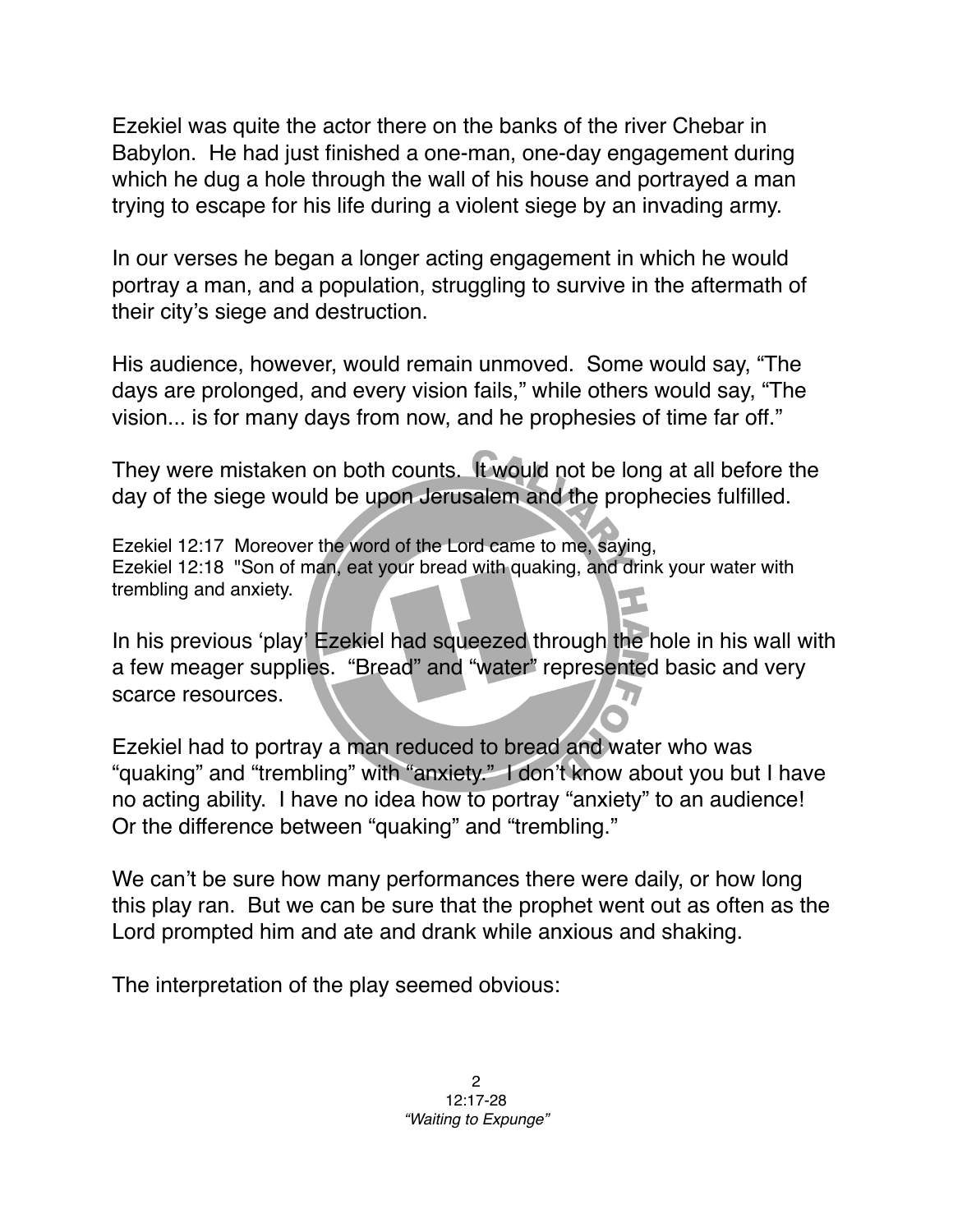Ezekiel 12:19 And say to the people of the land, 'Thus says the Lord God to the inhabitants of Jerusalem and to the land of Israel: "They shall eat their bread with anxiety, and drink their water with dread, so that her land may be emptied of all who are in it, because of the violence of all those who dwell in it.

Ezekiel 12:20 Then the cities that are inhabited shall be laid waste, and the land shall become desolate; and you shall know that I am the Lord." ' "

Think of this as sort of a narration during or at the end of the portrayal. The people were looking at the inhabitants of Jerusalem who would be displaced when Jerusalem fell.

As I indicated, the exiles in Babylon didn't buy into the prophesies of Jerusalem's demise. They offered one of two arguments. The first is in verses twenty-one and twenty-two.

Ezekiel 12:21 And the word of the Lord came to me, saying, Ezekiel 12:22 "Son of man, what is this proverb that you people have about the land of Israel, which says, 'The days are prolonged, and every vision fails'?

God called it a "proverb." It was a false saying that had made its way into the popular language and had become a customary response to the preaching of the truth by the prophets.

On a lesser scale, there are modern ʻproverbs' that folks throw-out as excuses. "There are too many hypocrites in the church" is a common one. So it, "There are too many contradictions in the Bible."

"All roads lead to God" might be the most popular.

Their reasoning in the sixth century was that since God's judgment was delayed then it wasn't coming at all.

The apostle Peter dealt with this same reasoning in the first century. In Second Peter 3:3-4 we read,

2 Peter 3:3 ... scoffers will come in the last days, walking according to their own lusts, 2 Peter 3:4 and saying, "Where is the promise of His coming? For since the fathers fell asleep, all things continue as they were from the beginning of creation."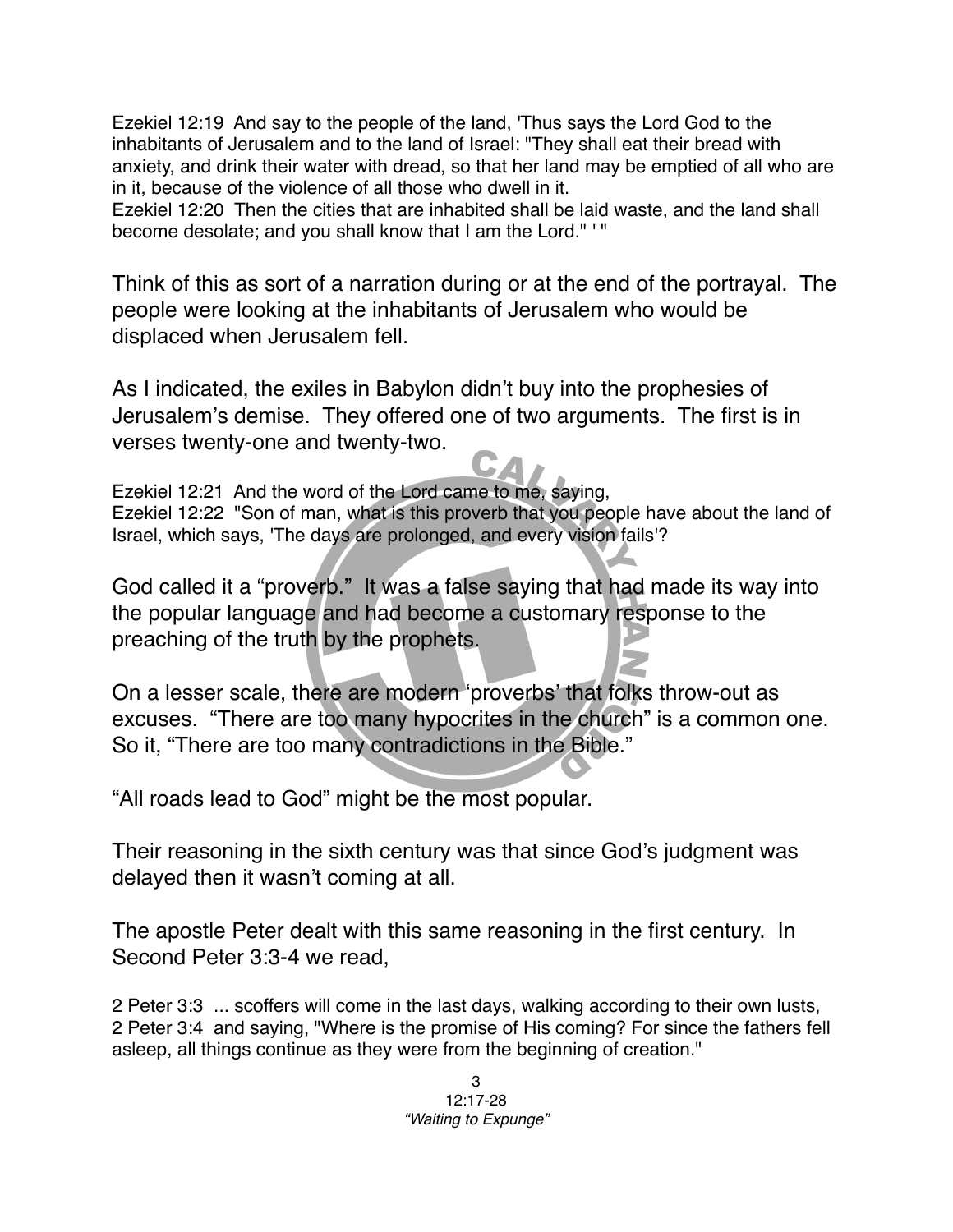Peter goes on to point out that things haven't continued without God's intervention. He cites the global flood of Noah's day as historical proof that God does indeed intervene in human history to bring judgment. He could have cited Sodom and Gommorah, too.

When people fall back on this reasoning there is something they have lost sight of. The longsuffering of God. God waits to bring the judgment He has pronounced because He is not willing that any would perish but that all should come to repentance. To scoff at His supposed delay is to overlook the fact that it is YOU God is waiting for.

People love to blame God for things. Take the disastrous earthquake in Haiti for example. Why didn't God do something to stop it?

Well, God has done something. He sent His Son, Jesus Christ into the world, to die on the Cross as Substitute and Savior of a rebellious and lost human race. He is acting in history for Jesus to return and, in His Second Coming, to set-up a kingdom on earth during which there will be no such disasters!

He waits while the Gospel is preached so those who are still lost might have opportunity to repent and believe and be saved prior to the great and terrible tribulation that immediately precedes the kingdom on earth.

So, in a very real way, it is humans - unrepentant human beings - who are more responsible for disasters than anyone else.

God's longsuffering waits but it will not wait indefinitely. He's acted in judgment and will again.

Ezekiel 12:23 Tell them therefore, 'Thus says the Lord God: "I will lay this proverb to rest, and they shall no more use it as a proverb in Israel." But say to them, "The days are at hand, and the fulfillment of every vision.

Ezekiel 12:24 For no more shall there be any false vision or flattering divination within the house of Israel.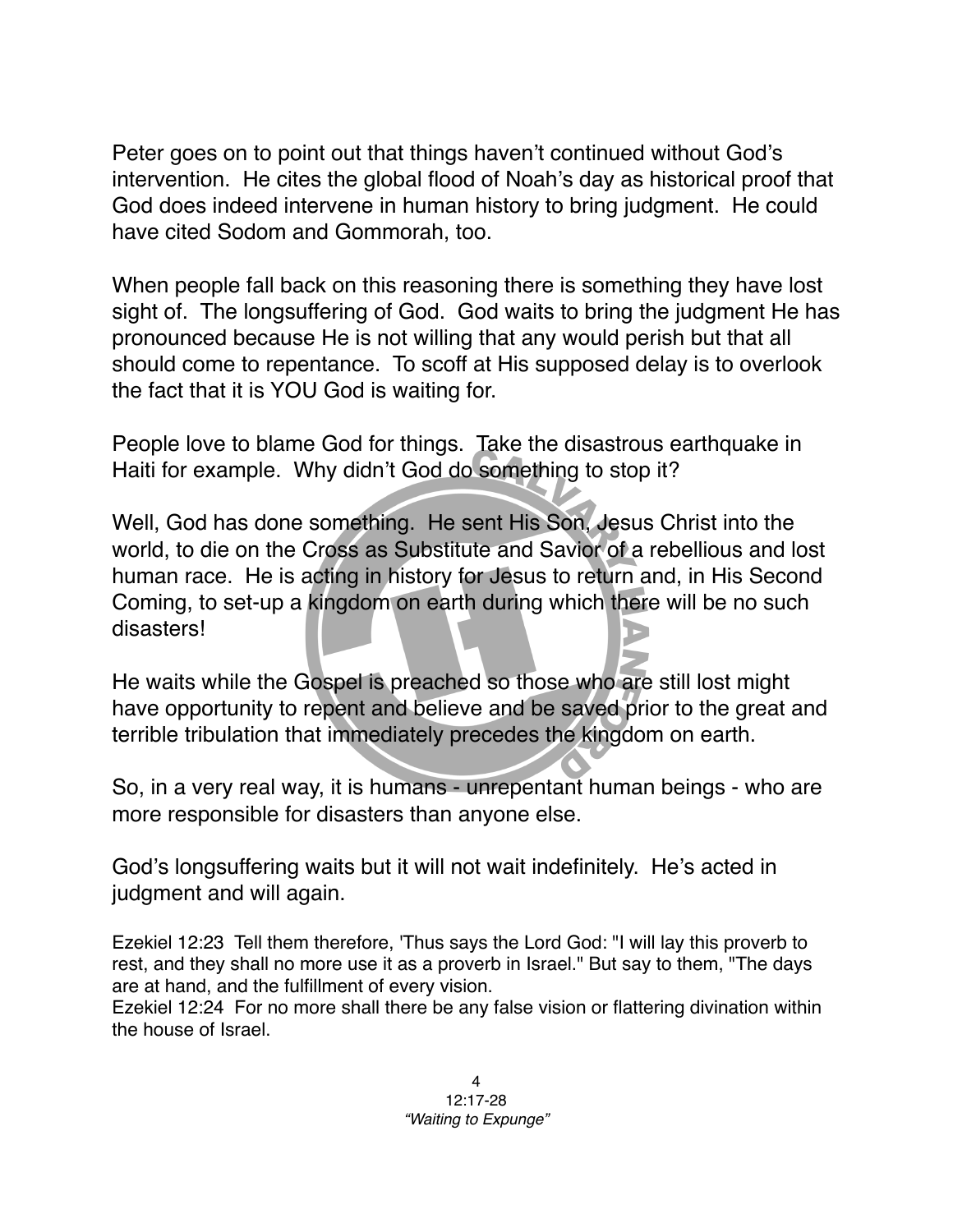Ezekiel 12:25 For I am the Lord. I speak, and the word which I speak will come to pass; it will no more be postponed; for in your days, O rebellious house, I will say the word and perform it," says the Lord God.' "

The Lord mentions "false vision" and "flattering divination" among His people. They had His Word; they heard His prophets. They preferred that which was false and flattering.

That which is false ought to be easy enough to detect. Often, but not always, a believer embraces that which is false if they are not familiar enough with the truth. Study that which is genuine - the Word itself - and you will more easily recognize the false.

Another reason we go for the false is we are hesitant to seem skeptical or critical. Everyone seems to be getting blessed by some new idea or teaching. But in your spirit you feel checked - as if it is not quite right. It's hard to go against the flow. But you must!

Then there is the whole concept of flattery. It's amazing who and what a person will fall for when they are being flattered. When people tell you how great you are it only shows how little they know you! The apostle Paul considered himself the "chief of sinners," not at the beginning of his walk but towards the end.

Don't fall into the trap of flattery. And do not flatter others! By the way: Encouragement is not flattery but often our flattery is passed off as encouragement.

"ʻI will say the word and perform it', says the Lord God." Our Father is the One who says what He is going to do and then does it exactly as He said. The Bible is complete with fulfilled prophecies. Verifiable, undeniable prophecies that have come to pass.

Factor in, too, the apostle Peter's comment that with the Lord a day is like a thousand years and a thousand years s like one day. It's ridiculous to